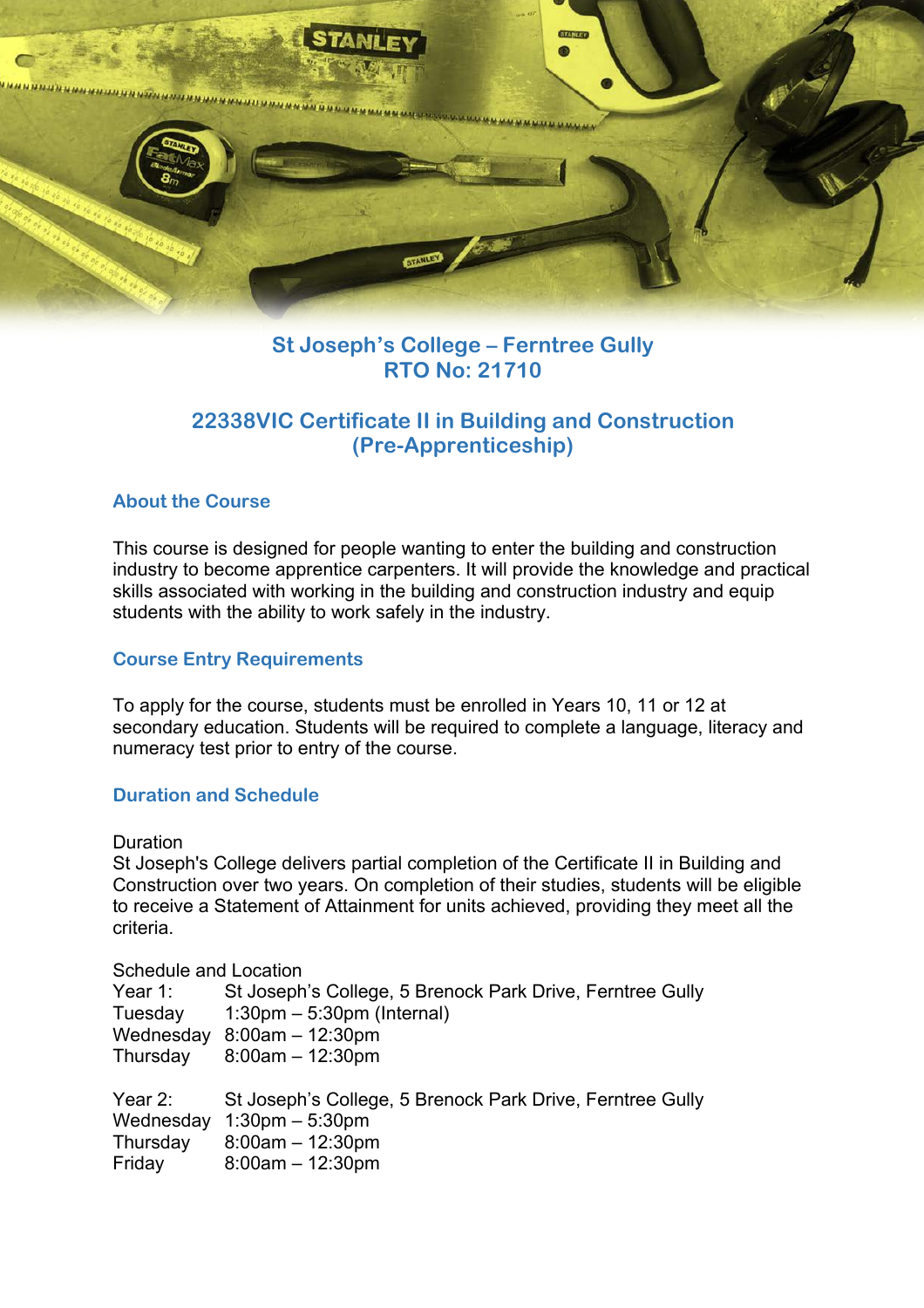# **Units of Competency**

| Year 1         |                                       |                                                                                 |                         |                        |  |  |
|----------------|---------------------------------------|---------------------------------------------------------------------------------|-------------------------|------------------------|--|--|
|                | Unit of<br>competency/<br>module code | Unit of competency/module title                                                 | <b>Nominal</b><br>hours | <b>Delivery</b>        |  |  |
| 1              | CPCCWHS1001                           | Prepare to work safely in the<br>construction industry                          | 6                       | Classroom/<br>Workshop |  |  |
| $\overline{2}$ | CPCCOHS2001A                          | Apply OHS requirements, policies and<br>procedures in the construction industry | 20                      | Classroom/<br>Workshop |  |  |
| 3              | VU22022                               | Identify and handle carpentry tools and<br>equipment                            | 100                     | Workshop/Outside       |  |  |
| 4              | CPCCCM2006                            | Apply basic levelling procedures                                                | 8                       | Workshop/Outside       |  |  |
| 5              | VU22023                               | Perform basic setting out                                                       | 24                      | Workshop/Outside       |  |  |
| 6              | VU22031                               | Construct basic formwork for<br>concreting                                      | 40                      | Workshop/outside       |  |  |
| $\overline{7}$ | VU22024                               | Construct basic sub-floor                                                       | 48                      | Workshop/outside       |  |  |
| 8              | HLTAID002                             | Provide basic emergency life support                                            | 12                      | Classroom              |  |  |
| 9              | VU22016                               | Erect and safely use working platforms                                          | 24                      | Workshop/outside       |  |  |
| 10             | CPCCCM1015A                           | Carry out measurements and<br>calculations                                      | 20                      | Classroom              |  |  |
|                |                                       | Total                                                                           | 302                     |                        |  |  |

#### Year 2

|    | Unit of<br>competency/<br>module code | Unit of competency/module title                                  | <b>Nominal</b><br>hours | <b>Delivery</b>                  |
|----|---------------------------------------|------------------------------------------------------------------|-------------------------|----------------------------------|
| 11 | VU22015                               | Interpret and apply basic plans and<br>drawings                  | 25                      | Classroom/study/<br>Assignment   |
| 12 | CPCCCM1014A                           | Conduct workplace communication<br>industry                      | 20                      | Classroom/study/<br>Assignment   |
| 13 | CPCCCM1012A                           | Work effectively and sustainably in<br>the construction industry | 20                      | Classroom/study/<br>Assignment   |
| 14 | VU22030                               | Carry out basic demolition of timber<br>structures               | 20                      | Workshop /outside                |
| 15 | VU22025                               | Construct basic wall frames                                      | 48                      | Workshop /outside                |
| 16 | VU22026                               | Construct a basic roof frame                                     | 40                      | Workshop /outside                |
| 17 | VU22028                               | Install basic window and door frames                             | 24                      | Workshop /outside                |
| 18 | VU22029                               | Install interior fixings                                         | 40                      | Workshop /outside                |
| 19 | VU22027                               | Install basic external cladding                                  | 24                      | Workshop /outside                |
| 20 | VU22014                               | Prepare for work in the building and<br>construction industry    | 16                      | Classroom / study/<br>Assignment |
|    |                                       | Total                                                            | 277                     |                                  |

**Total All Hours 579**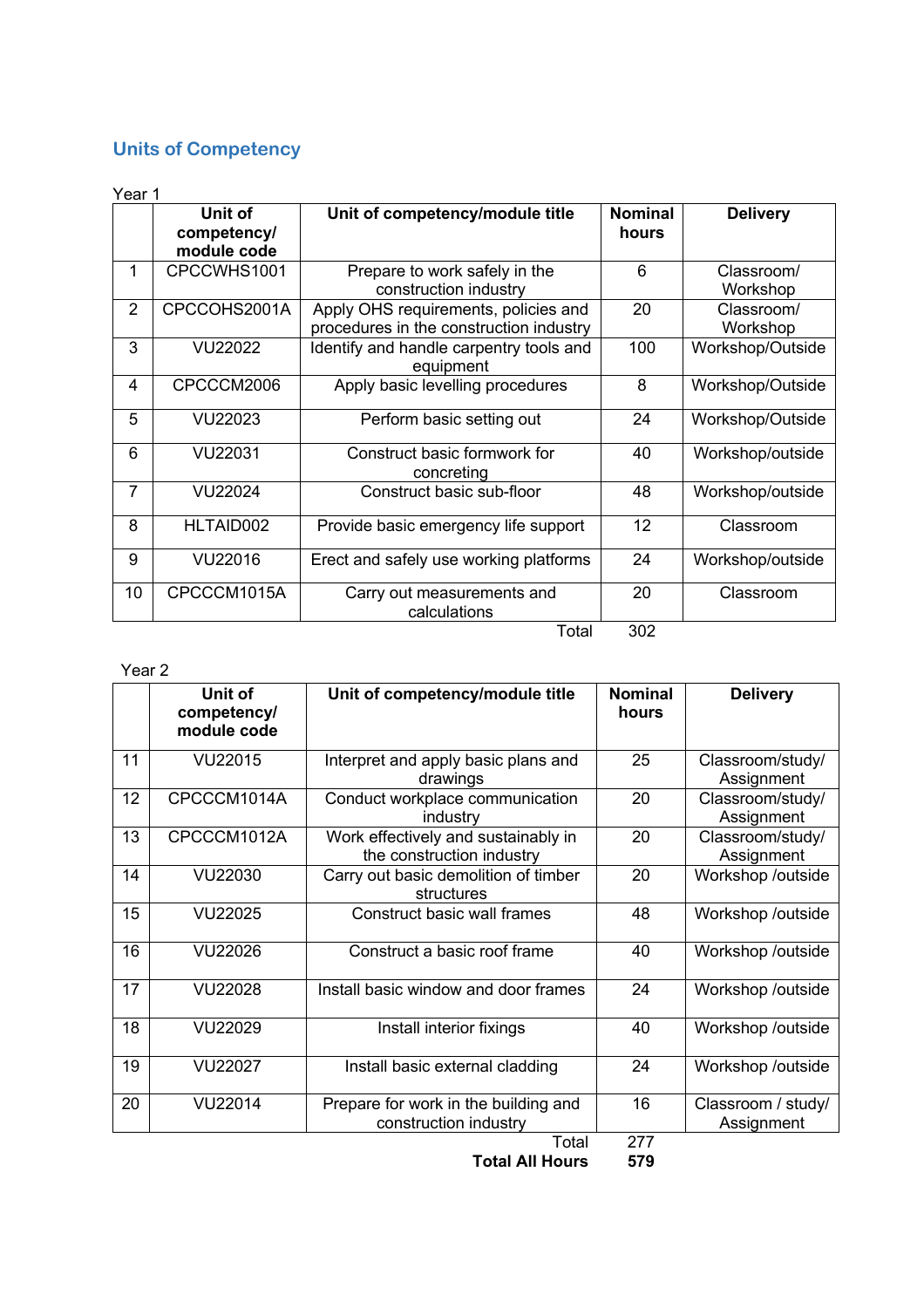## **Training and Assessment**

Assessment includes a combination of written tests, projects and practical demonstration of skills. Students' competency against the unit of competency specifications is assessed during each unit undertaken throughout the course. Students are provided with opportunities for re-assessment if they fail to demonstrate competency during assessment tasks.

### **Course Requirements**

At Orientation, students will be advised of specialist clothing including footwear they will need for the course. A Hi-Viz polo and jumper will be provided.

## **Credit Transfer and Recognition of Prior Learning**

St Joseph's College recognises qualifications and statements of attainment issued by other Registered Training Organisations. Students who have successfully completed whole units of competency with another RTO can apply for credit transfer.

Both processes allow the candidate to reduce the time, study load and cost associated with achieving a qualification.

Students may apply for Credit Transfer by submitting a Credit Transfer application form along with original certificates/statements of attainment to the Head of Pathways. The CT/RPL application form is available on request from the Head of Pathways.

Please note that RPL and CT applications can only be considered for whole units of competency and that the Head of Pathways at St Joseph's College will assess all requests for RPL not your teacher/trainer.

### **Further Study and Employment Outcomes**

Further Study Building and Construction Apprenticeship

## Employment Outcomes

Architect Building Inspector Draftsperson Bricklayer Cabinet Maker Engineer Builder Carpenter Civil Engineer